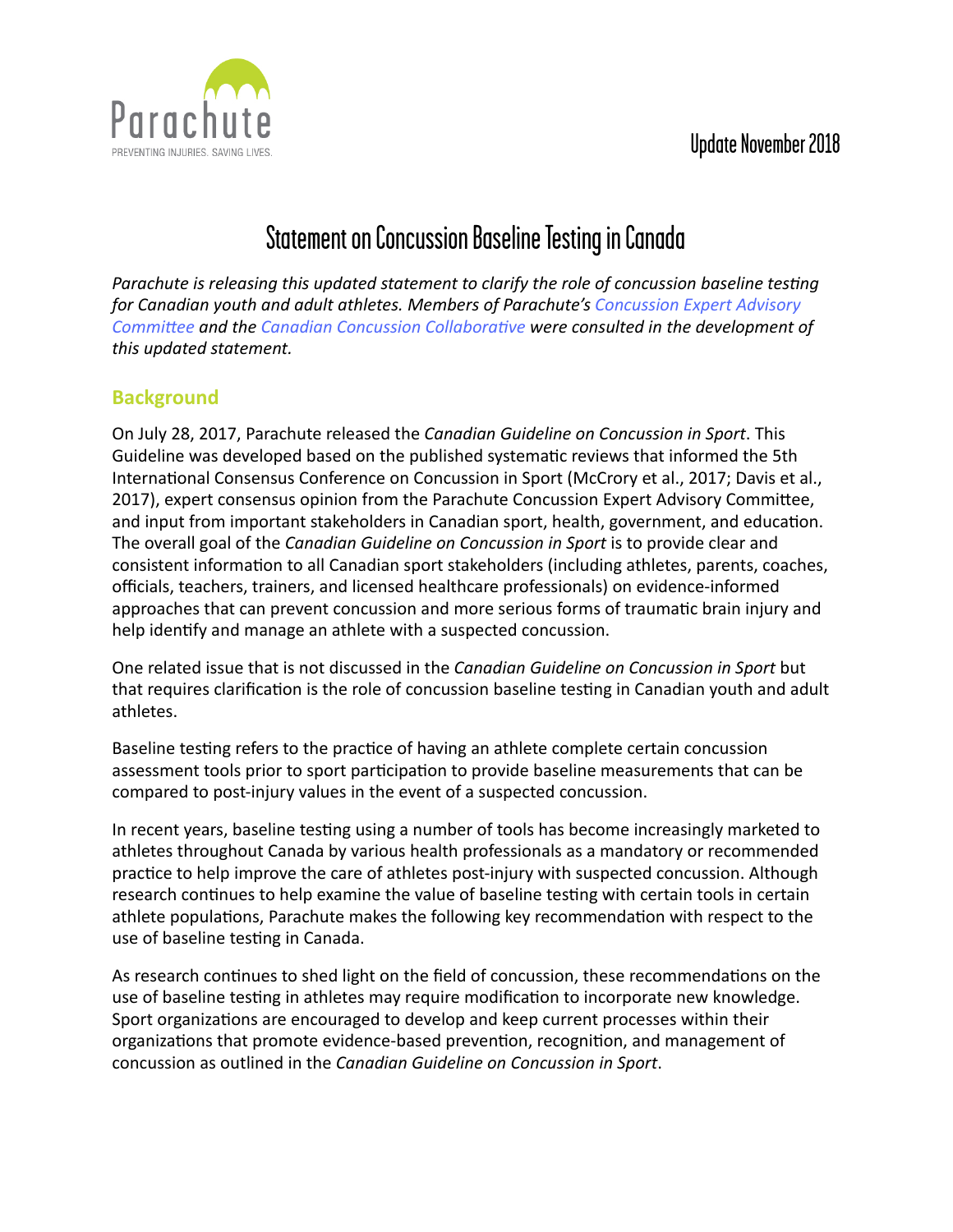## **Recommendation for the use of concussion baseline testing in Canadian youth and adult athletes**

#### Baseline testing using any tool or combination of tools is not required to provide post-injury care of those who sustain a suspected or diagnosed concussion and mandatory pre-season testing is not recommended.

In general, current evidence does not support a significant added benefit of baseline testing athletes. This includes the Child SCAT5 and the SCAT5 tools, as well as neuropsychological and neurocognitive tests, both computerized or not.

However, there may be unique athlete populations and sport environments where baseline testing may be considered. These situations should be considered the exception and not the rule. 

- Clinical neuropsychologists may consider baseline neurocognitive or neuropsychological testing in select youth and adult athletes who have pre-existing conditions, such as a history of previous concussion, attention-deficit hyperactivity disorder or learning disorders, that may impact the interpretation of post-injury test results (Davis et al., 2017; McCrory et al., 2017).
- Certain teams and sporting federations have well-established physician-supervised concussion protocols with dedicated licensed healthcare professionals working directly and continuously with the athletes (i.e., that are present at training and competition events). In these sporting environments, baseline testing may be considered as an optional assessment within the comprehensive concussion protocol as long as the medical teams caring for these athletes include licensed healthcare professionals who are optimally trained to administer and interpret these tests.

Baseline testing of youth and adult athletes that do not have access to dedicated sideline licensed healthcare professionals working with team physicians within a comprehensive concussion protocol is not recommended.

## **Additional Considerations, Post-Injury Testing**

#### **Assessment Tools and Sideline Medical Assessment**

Tools such as the Child SCAT5, SCAT5 and others are not to be used to make sideline decisions on returning youth athletes to sport. The *Canadian Guideline on Concussion in Sport* states that licensed healthcare professionals may use tools such as the Child SCAT5 or SCAT5 to document initial neurological status in athletes with a suspected concussion but these tools should not be used to make sideline return-to-sport decisions in youth athletes (Parachute, 2017). Any youth athlete who sustains a suspected concussion must not return to the game or practice the same day and should be immediately referred for medical assessment. Medical assessment should be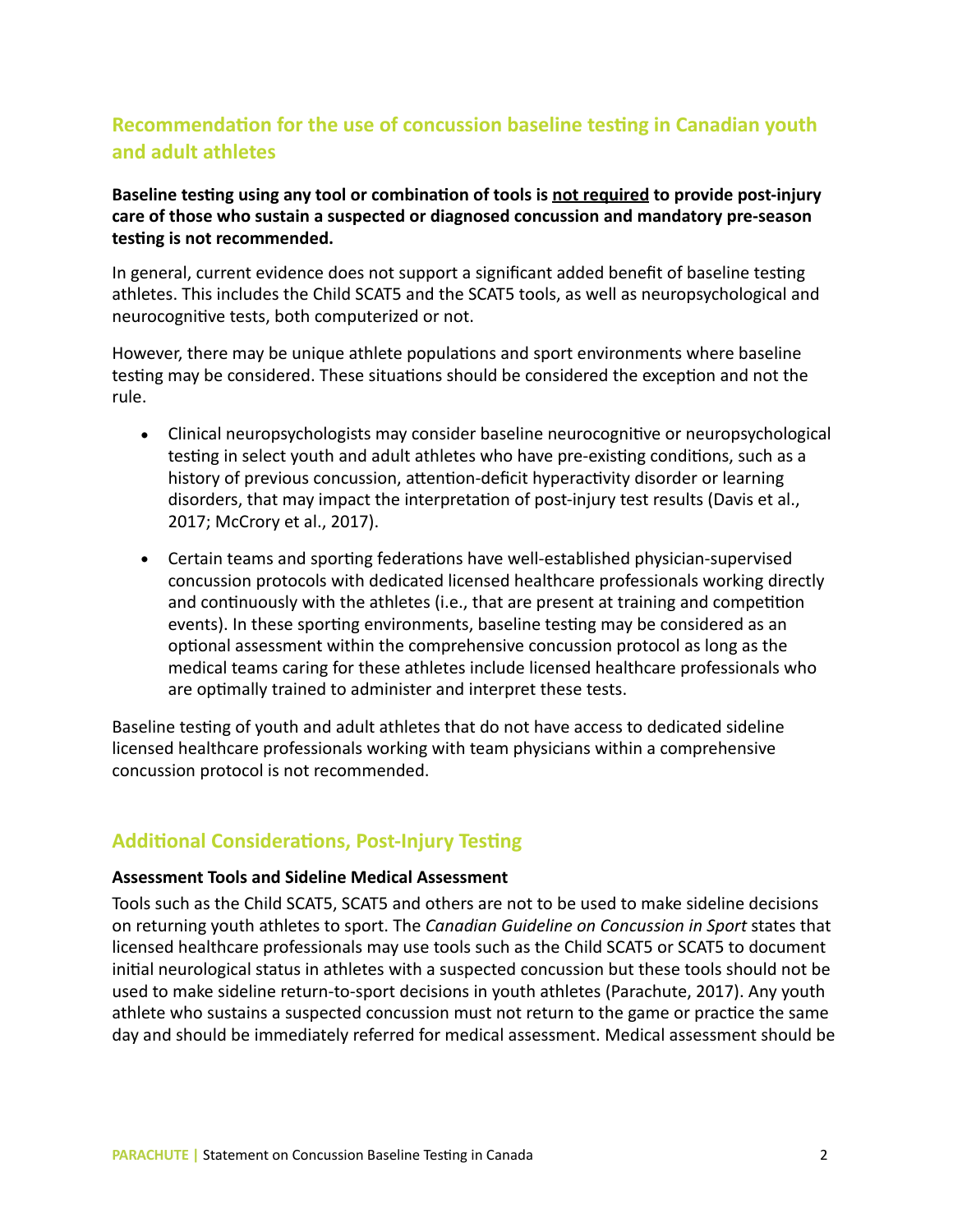carried out by a medical doctor or nurse practitioner<sup>\*</sup> with expertise in concussion management who is licensed to independently perform a clinical history, physical examination, order all necessary diagnostic tests including imaging (X-ray, CT, MRI) when indicated, and make urgent referrals to medical sub-specialists as needed.

#### **Assessment Tools and Concussion Management**

Current evidence supports the use of SCAT5 as a tool to help assess athletes with acute concussion, but its utility appears to decrease significantly 3-5 days post-injury (McCrory et al., 2017). Concussion management and return-to-sport decisions should be multifaceted and made on an individualized patient basis by the managing medical doctor or nurse practitioner, not by using any one specific test or group of tests. If post-injury neurocognitive or neuropsychological testing is deemed clinically necessary, it is recommended that these tests be interpreted by a registered neuropsychologist (McCrory et al., 2017; Echemendia et al., 2009).

All athletes diagnosed with a concussion are to be managed according to their Return-to-School and Sport-Specific Return-to-Sport Strategies under the supervision of a medical doctor or nurse practitioner with expertise in concussion management. When team physicians and therapists are available, post-injury care is encouraged to be a collaborative process to optimize athletes' progressions through their Sport-Specific Return-to-Sport Strategy.

All athletes with a suspected or diagnosed concussion must receive written medical clearance by a medical doctor or nurse practitioner with expertise in concussion management prior to returning to sport activities.

## **Key Messages**

The following key messages complement this recommendation and are important for communicating about concussion and baseline testing:

- **Recognize and remove.** Sport organizations are encouraged to develop processes within their organizations to "recognize and remove" an athlete when a concussion is suspected (See *Concussion Recognition Tool 5*).
- Appropriate medical assessment, management, and return to sport are key. Concussion management and return-to-sport decisions are inter-disciplinary and should be made on an individualized basis not by using any one specific test or group of tests.
- Pre-season education is key to optimizing concussion prevention and management. All sport stakeholders are encouraged to review the Pre-season Education Sheet from the *Canadian Guideline on Concussion in Sport* prior to participating in school and nonschool based sports.

<sup>\*</sup>**Note**: The licensed scope of practice of nurse practitioners may vary from province to province. This should be considered when applying these recommendations to athletes competing in different regions *of Canada.*